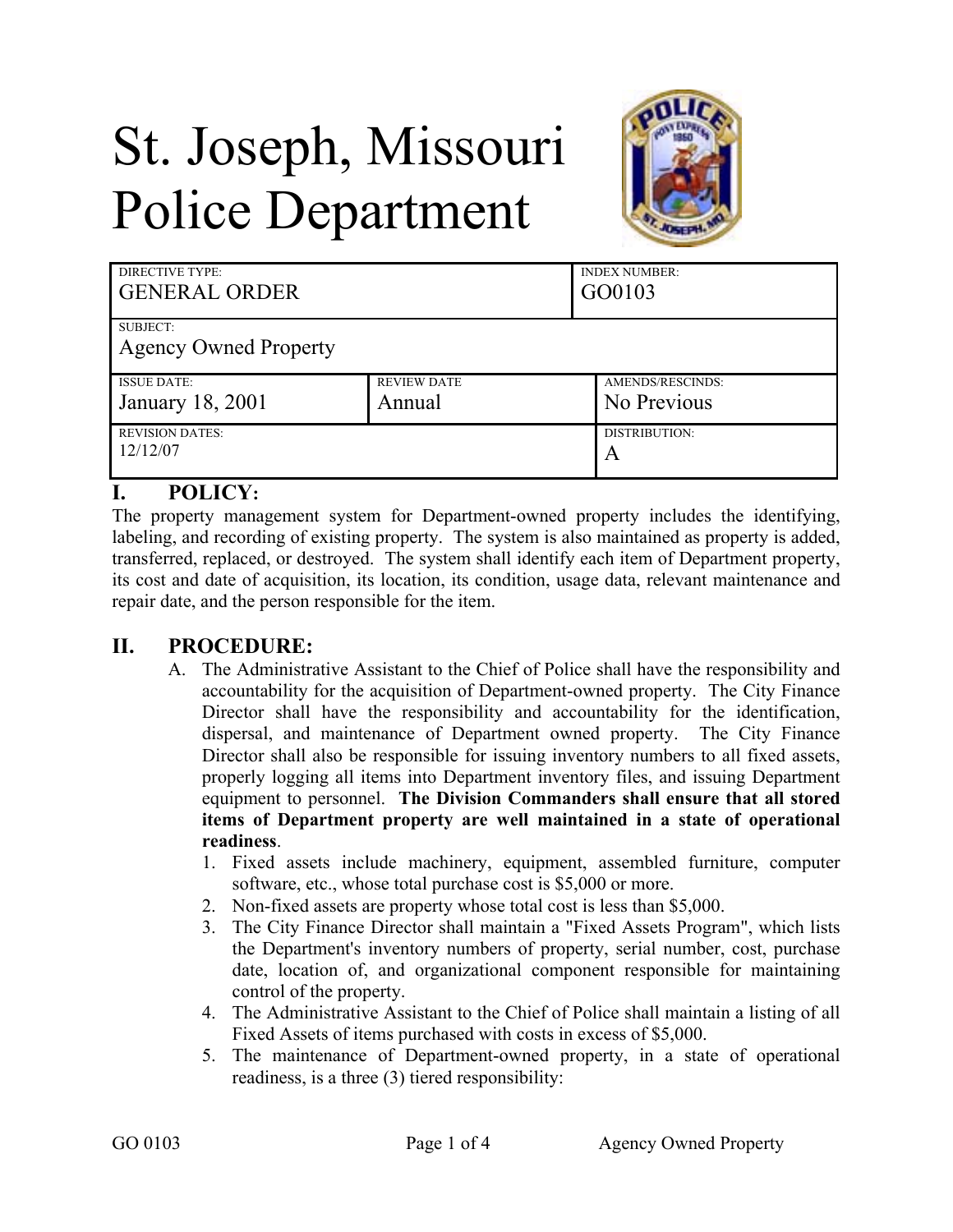- a. The personnel to whom property is assigned shall report maintenance needs to the appropriate Division Commander.
- b. The Division Commander(s) ensures that maintenance requests are processed and corrective action is taken.
- c. The Division Commander(s) and the Administrative Assistant ensures that funds are available, determines the vendor, and advises that the required maintenance may be accomplished.
- 6. Division Commanders shall be responsible for all Department property assigned to their personnel. Division Commanders shall ensure that all equipment within their Division is being properly utilized.
- 7. Supervisors shall be responsible for Department property under their control. Supervisors shall ensure that all equipment is being properly utilized and report any misuse to the appropriate Division Commander.
- 8. Members shall be responsible for the maintenance, care, security and upkeep of any equipment or property issued directly to them, the Division Commander(s) and any Department equipment issued temporarily.
- 9. When a member becomes aware of damage, loss, or extreme wear of Department property assigned permanently/temporarily to the member and/or such property becomes non-serviceable, the member shall notify his/her immediate Supervisor. Replaced property or equipment shall be returned to the appropriate Division Commander for repair or disposal.
- 10. Members leaving the employment of the Department shall be responsible for the return of all items and equipment purchased with Department funds and such equipment must be returned in good working condition.

#### B. **Storage and Inventory-Department Property**:

- 1. All fixed assets purchased by the Department will be assigned an inventory number by the City Finance Director and will be labeled with that number.
- 2. All items will be returned to the City Hall for auction when the equipment becomes unusable, worn out, broken, or obsolete.
- 3. In the event that an item does not have an appropriate area for attaching an inventory label, the inventory number will be inscribed on the item.
- 4. A descriptive list of inventory numbers will be maintained by the City Finance Department.
- 5. Movement of items between Department Divisions and/or sub-units shall be reported to the City Finance Department to ensure that inventory files will remain current.
- 6. Recording of Inventory Numbers:
	- a. A master inventory file shall be maintained by the City Finance Director. Inventory records shall contain the following:
		- a1). Inventory label assigned to each item and/or the manufacturer's serial number;
		- a2). A brief description of the item including the manufacturer, model number, size, etc.;
		- a3). Date of issue;
		- a4). Date of inventory check;
		- a5). Status (i.e. destroyed, traded, sold, etc.); and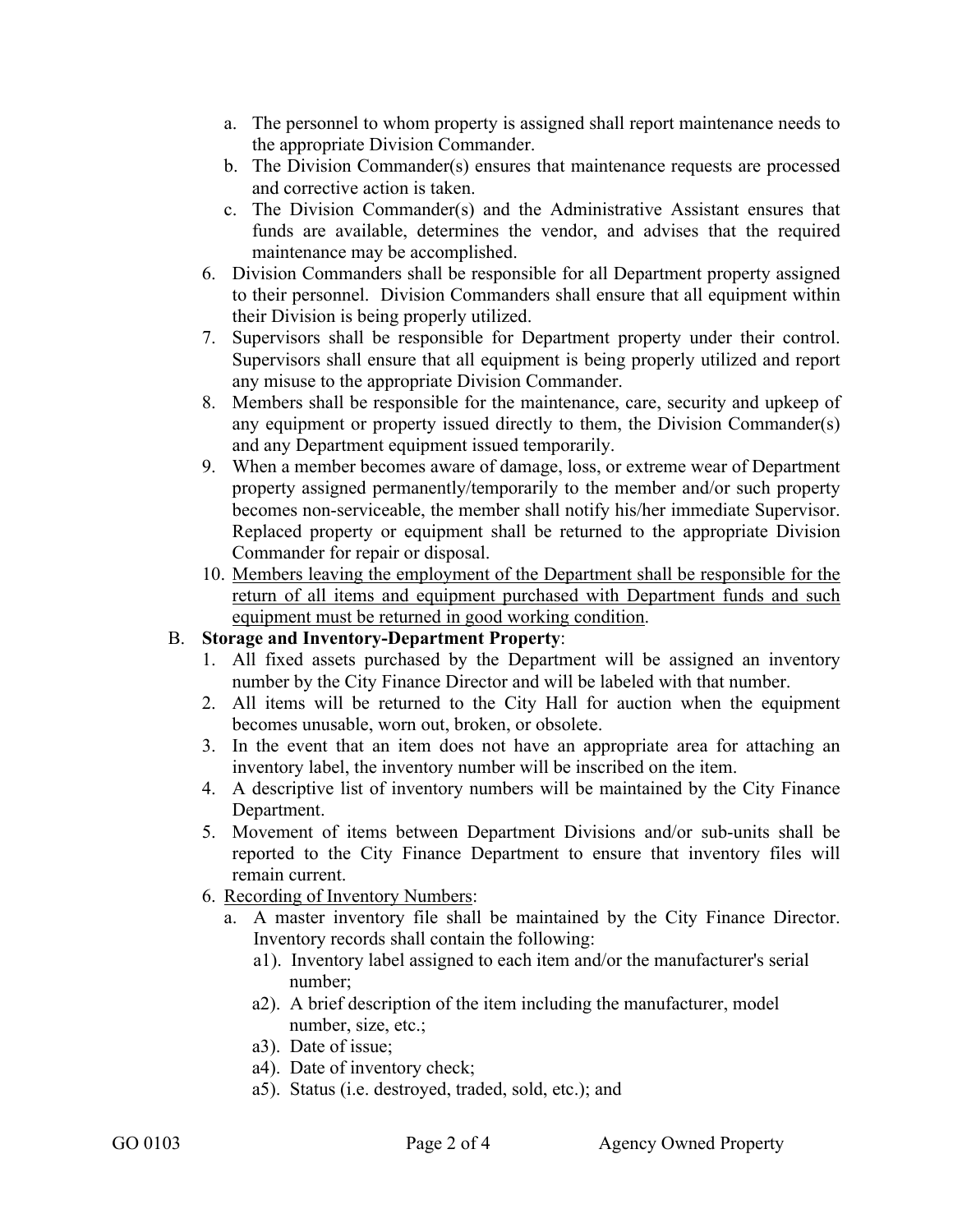a6). Location of equipment.

- 7. Removing Items from Inventory:
	- a. Items broken, worn, or no longer useful shall be removed from active Department inventory records.
		- a1). When an item of inventory is considered non-serviceable, a notation will be made in the "status" field of the inventory file;
		- a2). Items of inventory no longer useful to the Department may be sold by public auction as prescribed by law and/or City Ordinance;
		- a3). Pending an auction, items of inventory removed from the active inventory file shall be stored in an area designated for the same;
		- a4). Inventory labels shall be removed just prior to sale and the inventory label shall be destroyed; and
		- a5). The item's original inventory may be transferred to other City Departments.

# C. **Control Procedures-Department Property**:

- 1. The City Finance Department shall conduct an annual inspection of the property system under the direct control of the Chief of Police to assure that procedures regarding the control of Department equipment are followed. Results of these inspections shall be logged and documented. Any discrepancies will be investigated and details of the situation forwarded to the City Manager.
	- a. The inspection shall be conducted:
		- a1). To determine that provisions of City policies concerning the supply management system are being followed;
		- a2). Equipment is being protected from damage or deterioration;
		- a3). Proper accountability procedures are being maintained; and
		- a4). Equipment that is damaged or obsolete is properly being disposed.
- 2. An annual inventory of equipment belonging to the Department shall be conducted by a cross section of City employees designated by the City Finance Department. The purpose of the inspection is to ensure the integrity of the system, and not require an accounting for every item or piece of equipment.
	- a. Equipment accountability shall receive primary attention during spot inspections; and
	- b. A random comparison of records shall consume most of the inspection.
- 3. Members needing supplies/equipment will notify a Supervisor. The Supervisor may then obtain the needed supplies for the member or authorize the member to obtain the supplies from the Administrative Office.
	- a. Purchase of needed supplies after hours may be authorized by the on-duty Shift Supervisor. However, copies of purchase receipts must be promptly turned into the Administration Office. These purchases should be limited in value to \$50.00.
	- b. Individual members may purchase supplies valued at less than \$50.00 with prior authorization when such supplies are necessary for the safe performance of their duties (i.e. such as might be needed for safe vehicle operations).

## D. **Issue/Reissue of Supplies**:

All requests for the purchase, issue, and reissue of supplies shall be addressed to a member's immediate Supervisor. The Supervisor will first check the in-stock